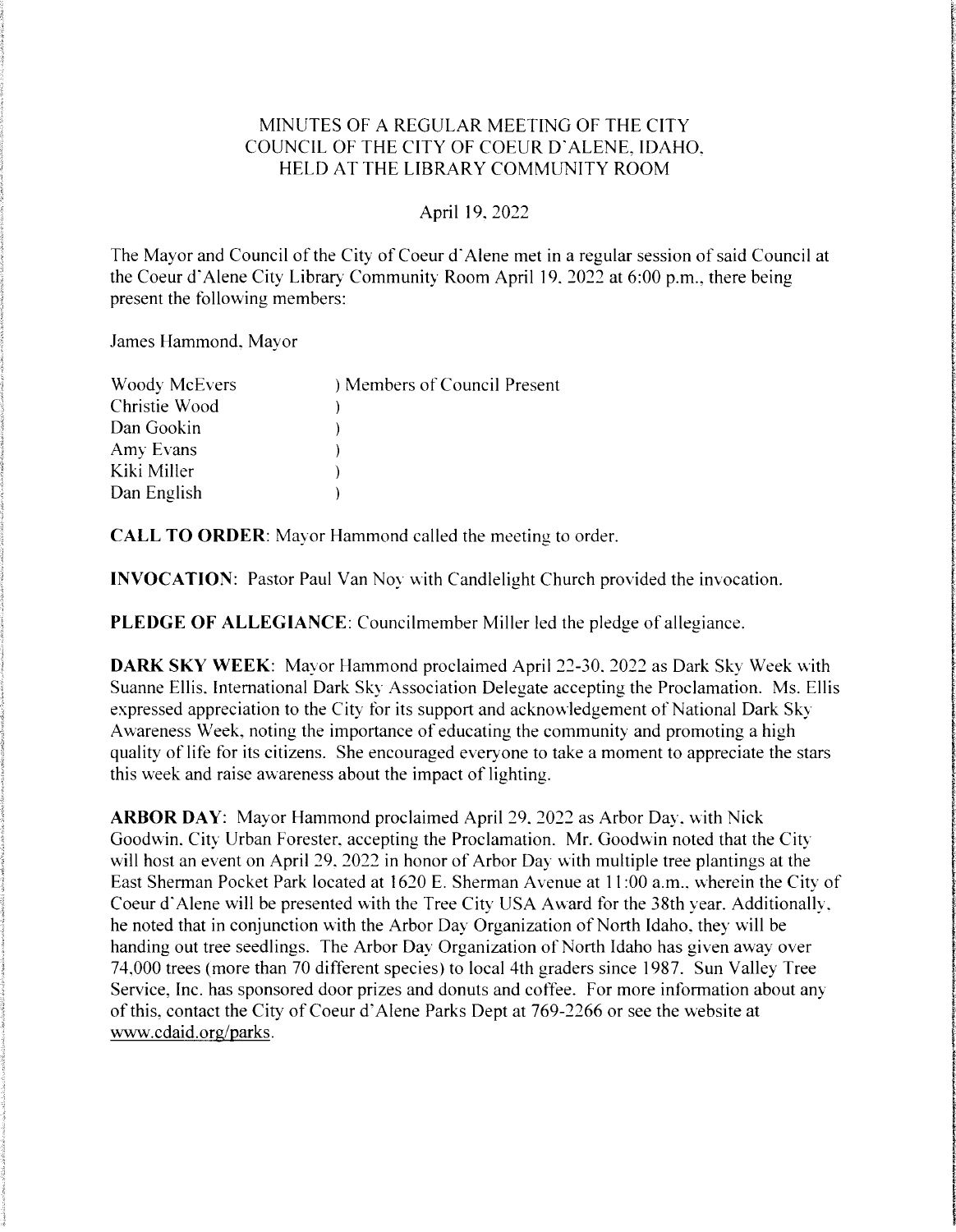#### PUBLIC COMMENTS:

Michal Bennet, Coeur d'Alene, noted that she is speaking on behalf of the Kootenai County Farmer's Market, and the Farmer's Market was established 35 years ago to serve the community. She said the Downtown Association requested they return to downtown Coeur d'Alene on Wednesdays. She noted that their costs have increased and the market has grown substantially. and felt the current fees should be waived due to the value that they bring to the downtown corridor. She noted the fee schedule says markets operating less than 3 hours would be free, but their events are 6 hours when set up and tear down are factored in; therefore, she requested it be changed from 3 to 6 hours. Mayor Hammond noted that this is not an agenda item so no action may be taken at this time and noted that they should work with staff and the Downtown Association to come up with a joint solution.

Renee Zimmerman, Coeur d'Alene, noted that she is a Community Development Manager for Ziply Fiber. She noted that they provide fiber to 40.000 homes in Kootenai County. She explained that they have worked with the four (4) local Chambers of Commerce to create an event and they are inviting the community to celebrate on May 11, 2022, from 11:00 to 1:00 p.m. at their location at 2115 Government Way.

Kara Claridge. Coeur d'Alene. spoke about her concerns regarding social issues, specifically the appointment of Abby Light to the City's Arts Commission. She expressed concerns with the "Peace and Unity" art piece, and the pride in the park day. She noted that Title 18 outlines protections to children in areas such as inappropriate books at the library. Since January she has been giving public comment, and it appears that when the Council hears these items they demonstrate contempt. She implored the Council to exhibit excellence when involving children.

Linda Putzs, Hayden, asked that the Council has the wisdom on how to handle this issue. She noted that all the opposing groups love the City/North Idaho; however, it feels that it is right versus left, evil vs good and has become a battle. She noted that they see things differently and want the children to be protected. She noted that the government and the media have come against her, noting the political comic in Sunday's edition of the Coeur d'Alene Press. She expressed hope for common ground going forward.

Tom Shafer, Hayden, noted that Coeur d'Alene is the social center of Kootenai County, so the city leads the county and wanted to speak in support of Linda Putzs. He believes in a representative democracy and that people have varying values and there are concerns with Abby Light's appointment. He prays that they have the respect to hear them and are able to speak to them respectfully about these issues.

Randy Neal. Coeur d'Alene, noted that there are certain items that aren't appropriate for children, such as war time photos. He noted that Abby Light has art in her portfolio that is not appropriate, and Jennifer Drake has a demonic figure on her Facebook page and questioned why two satanic artists are a part of the Arts Commission, as American is based on Judeo-Christian values.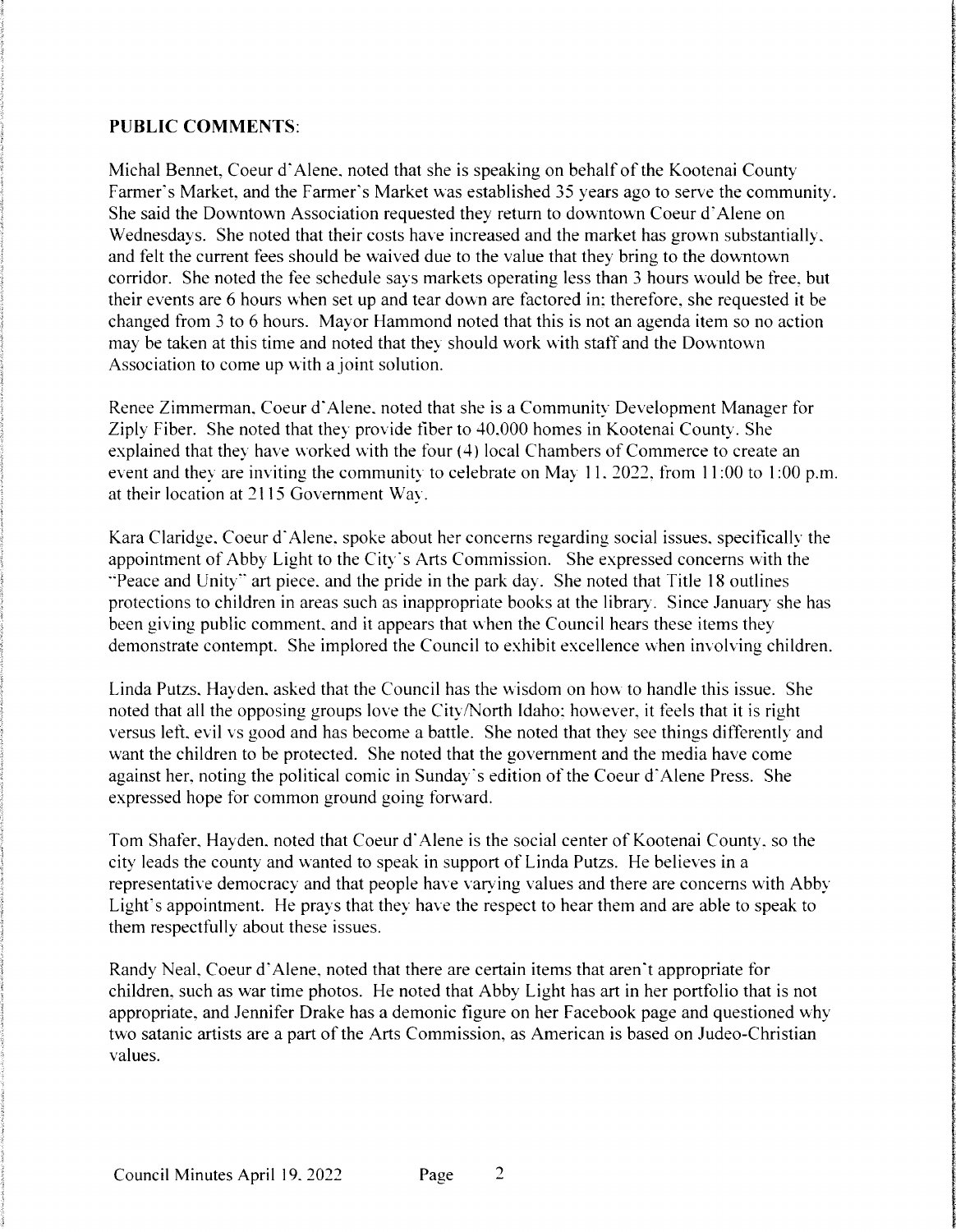# MAYOR AND COUNCIL COMMENTS:

Councilmember Gookin suggested when there are future openings on the Arts Commission (Commission) that one of these people be added to the Commission. Mayor Hammond noted that the current appointment is representing the Arts and Cultural Alliance. Additionally, art is subjective and it's difficult to make a judgement about good versus bad art, simple or complex. but the Commission does not allow the artist on the Commission to promote their art. The Commission members help select art based on requests for proposals. Councilmember Evans noted that when a piece is going through the selection process, there is a community panel comprised of local community members and they should reach out during those times to volunteer to be on a panel. Councilmember Wood noted that there appears to be a misunderstanding about the Council listening. She explained that they have requested civility and when people say terrible things about local citizens, it is not civil and she feels it is mean and cruel. Councilmember English noted that it was not correct to imply that Council doesn't care about children or put them first. He noted that his record of serving children over the years, in nonprofit and Christian organizations, speaks clearly for his concern for children. Additionally, he has been a counselor for 25 years.

**CONSENT CALENDAR:** Motion by Miller, second by Evans, to approve the consent calendar.

- 1. Approval of Council Minutes for the April 5, 2022 Council Meeting.
- 2. Approval of the Minutes from the General Services/Public Works Committee meeting from April 11.2022.
- 3. Setting of the General Service/Public Works Committee Meeting for April 25, 2022.
- 4. Approval of Bills as Submitted.
- 5. Approval of Financial Report.
- 6. Setting of Public Hearings for May 17, 2022:
	- a.  $A-3-22 A$  +/- 3.2 acre proposed annexation from County Ag Suburban to City R-12: Location:  $3511 & 3522$  N. 15th: Applicant: 15th Street Investments. LLC.
	- b. ZC-1-22 A proposed zone change from R-12 to R-17: Location: 525 E. McFarland: Applicant: Bethel Baptist Church. Inc.
- 7. Approval of S-3-19, Atlas Waterfront Second Addition: Final Plat Approval
- 8. Resolution No. 22-016: A RESOLUTION OF THE CITY OF COEUR D'ALENE. KOOTENAI COUNTY. IDAHO. APPROVINGTHE FOLLOWING: TRANSFEROF TITLE FORA TOTALED 2018CHEVROLETTAHOE POLICESUV TO ICRMP: AMENDMENT TO THE CITY'S CLASSIFICATION/COMPENSATION PLAN REGARDING THE DEPARTMENT SPECIALIST IN THE MUNICIPAL SERVICES DEPARTMENT. RE-LEVELING THE POSITION FROM PAY GRADE 5 TO PAY GRADE6 AND AMENDING JOBDESCRIPTION:AND AMENDMENTS TO THE CITY'S SICK LEAVE BANK POLICY.

ROLL CALL: English Aye; Wood Aye: Evans Aye; Miller Aye; McEvers Aye; Gookin Aye. Motion Carried.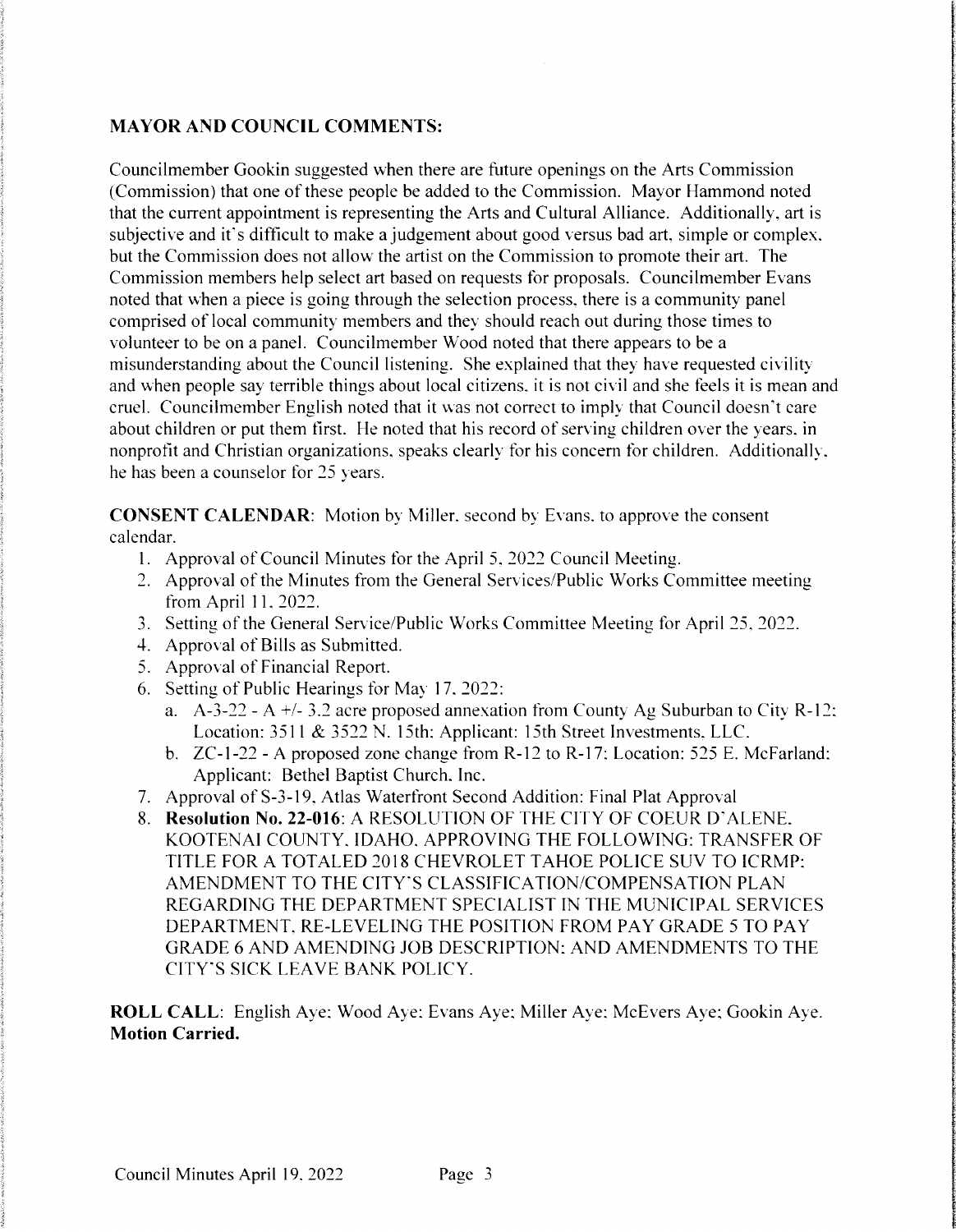#### RESOLUTION NO. 22-017

# A RESOLUTION OF THE CITY OF COEUR D'ALENE, KOOTENAI COUNTY, IDAHO, AUTHORIZING A PROFESSIONAL SERVICES AGREEMENT WITH OTOCAST, LLC, FOR THE CREATION AND HOSTING OF AN AUDIO GUIDE MOBILE APP FOR THE COEUR D'ALENE ARTS COMMISSION.

STAFF REPORT: Stephanie Padilla. City Accountant and Arts Commission Liaison, requested the approval of a Professional Services Agreement with Otocast, LLC. for the creation and hosting of an Audio Guide Mobile Application (App) in the amount of \$5,000, plus annual maintenance fees. Mrs. Padilla explained that in December 2021, the City of Coeur d'Alene Arts Commission received a proposal to develop an Otocast audio guide for the City's public art collection. Otocast is a mobile app which is designed to be used with self-guided tours, available for Android or Apple devices, and contains a variety of GPS based points of interests. At each point of interest, the guide provides an audio and text narrative, photos, and a web link. The public art collection includes approximately 90 points of interest which would be included in the guide. On February 22, 2022, the Arts Commission approved the purchase of an Audio Guide Mobile App from Otocast LLC, at its regularly held meeting. The cost of initial setup of the Audio Guide is Five-thousand dollars (\$5,000.00), which includes up to 90 points of interest. After the first year, there is a maintenance fee of Twenty-eight dollars (\$28.00) per point of interest which equals approximately Two-thousand, Five hundred Twenty dollars  $(\$2,520.00)$ annually. New points of interest may be added after initial setup and would be subject to a fee of Fifty-six dollars (\$56.00), and an annual maintenance fee. Funding for this project will come from the Public Art Fund – Lake District URD.

**DISCUSSION:** Councilmember McEvers asked if there will be advertising within the app and who would complete the audio art description. Ms. Padilla said that the Arts Commission was not interested in including advertising at this time and they will try to get the description narration by the artist or an Arts Commission member. Councilmember McEvers asked if the City could remove art if it goes away. Ms. Padilla noted that they could make the change as included with the maintenance agreement. Councilmember Gookin noted that this is an app and doesn't believe it is the best application because of its online ratings and the low number of downloads. He thinks it is a waste of money, when a brochure would express the same information. He thinks there are better ways to communicate the City art, which is why he will oppose this. Councilmember English noted that those were good points, and this particular app was proposed and he thought this would be good to try and if it doesn't work down the road it can be changed. He doesn't believe that people use a lot of trifold brochures anymore: however. the app can update and changed quickly. Councilmember Evans noted that she appreciated Councilmember Gookin's comments; however, she will support this as an opportunity to share the art with the community and to directly clarify any misconceptions about the art and the artists' intent. They do have a brochure and have a walking tour guide; this is an additional tour for visitors to the community. Councilmember Wood asked if there is a time frame on the contract and are there analytics for the Arts Commission. Ms. Padilla noted that there is a yearly term and they will be able to track the use of the guide. Councilmember Evans noted that they will evaluate the app annually. Councilmember Miller agreed that there are a lot of apps in the world, and didn't see how the Arts Commission was going to market this and asked if there will